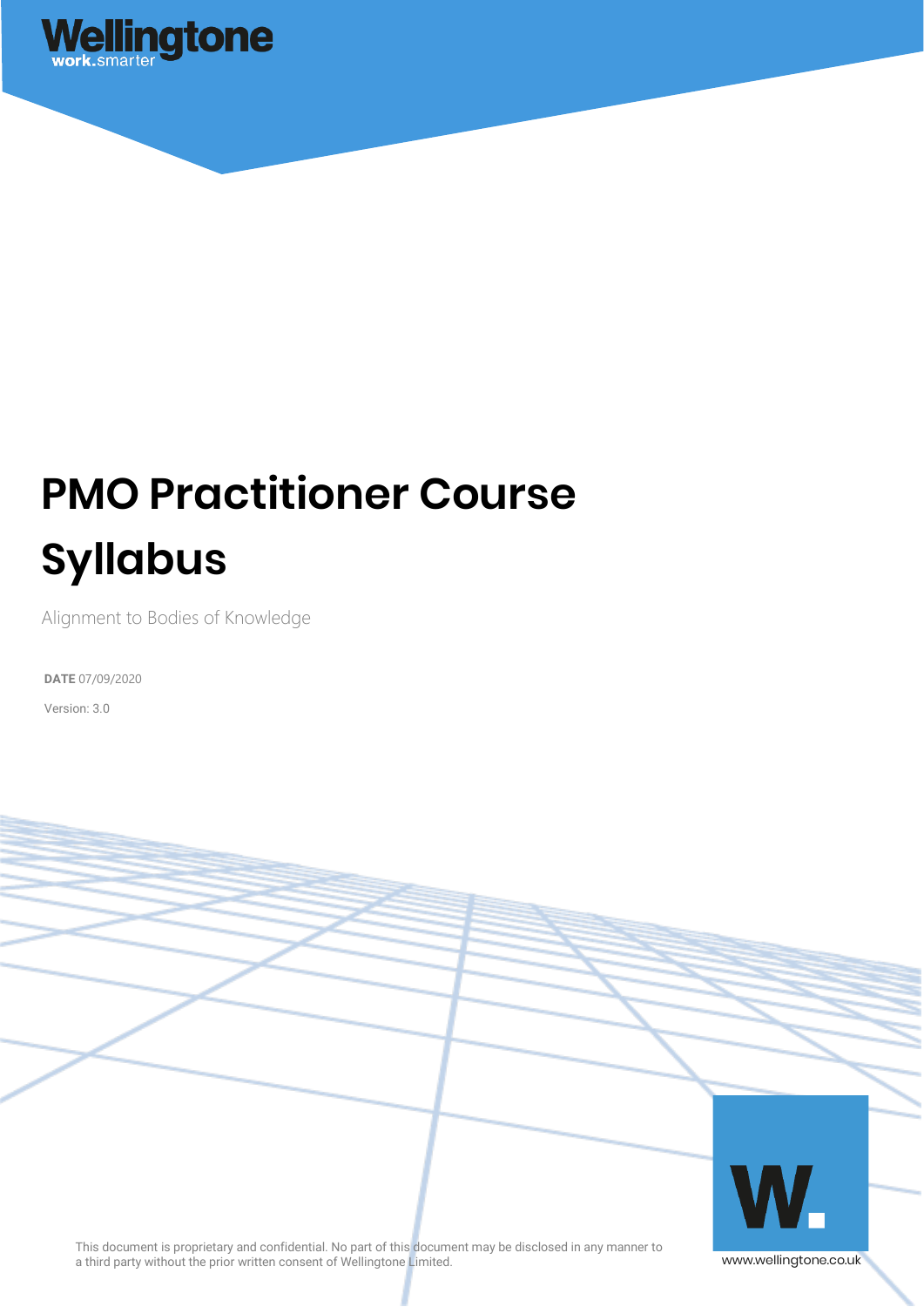# **1 PMO Practitioner Syllabus**

The Wellingtone PMO Practitioner course has been accredited by the APM and IPMA AEIPRO, as well as recognised by Course Conductor as a Market Leading course for PMO people to develop their skills professionally and personally.

| <b>Coverage of Learning Outcomes</b>                                                                                                                                                                                                                      | <b>APM Body of</b><br>Knowledge<br>Reference    | <b>IPMA ICB4</b><br>Competence<br><b>Elements</b>                                                   | PMI Body of<br>Knowledge<br>Reference                  |
|-----------------------------------------------------------------------------------------------------------------------------------------------------------------------------------------------------------------------------------------------------------|-------------------------------------------------|-----------------------------------------------------------------------------------------------------|--------------------------------------------------------|
| 1.<br>The PMO Operating Environment<br>Organisational strategy<br>Definition - project, project management<br>Differences between project and business as usual<br>Relationship of programme management and<br>portfolio management to project management | 1.2.3, 1.1.1,<br>1.1.2, 1.1.3,<br>1.2.1, 1.2.2, | Perspective<br><b>CE 2.</b><br>Practice CE 5                                                        | Part 1: 2.1,<br>2.2, 2.4.4,<br>2.4.4.2,                |
| The P3 Life Cycles<br>2.<br>Project life cycle<br>$\bullet$<br>Programme life cycle<br>Portfolio life cycle<br>Agile Project Management                                                                                                                   | 1.2                                             | Perspective<br>CE 2,<br>Practice CE 5                                                               | Part 2: 1.1,<br>1.2, 1.5                               |
| 3.<br>The PMO Journey<br>Evolution of PMO<br>Definition of PMO<br>Reasons why PMOs fail                                                                                                                                                                   | 2.2.1                                           | Perspective<br>CE 2,<br>Perspective<br>CE 5,<br>People CE 4                                         | Part 1:<br>2.4.4.3                                     |
| The PMO Identity<br>4.<br>The PMO triangle<br>PMO models<br>PMO types<br>The PMO Principles<br>Vision, Mission, Values<br>The PMO Charter                                                                                                                 | 2.2.1                                           | Perspective<br>CE 2,<br>Perspective<br>CE 5,<br>Practice CE 5,<br>Practice CE<br>12, People CE<br>4 | Part 1:<br>2.4.3.3                                     |
| 5.<br>The PMO People<br><b>Competency Frameworks</b><br>PMO Career Path (inc transition)<br>Roles and behaviours<br><b>Ethics</b><br>$\bullet$                                                                                                            | 3.1, 3.2, 3.3                                   | Perspective<br>CE5,<br>People CE 2,<br>People CE 4,<br>Practice CE 12                               | Part 1: 1.1.3,<br>3.2, 3.4<br>Part 2: 1.7              |
| The PMO Implementation Life Cycle<br>6.<br>Identify the need to establish a PMO<br>Define the PMO<br>Deliver the PMO<br>Manage the PMO<br>Close or Transform the PMO                                                                                      | 1.2.1                                           | Perspective<br>CE 2,<br>Practice CE 5,<br>Practice CE 12                                            | Part 1: 4.1                                            |
| The Need for PMO<br>7.<br>PMO Interfaces<br>$\bullet$<br>Success factors & Criteria<br>PMO customers<br>The PMO Business Case                                                                                                                             | 1.3, 4.1                                        | Perspective<br>CE 2,<br>Practice CE 5,<br>Practice CE 12                                            | Part 1:<br>3.4.4.3, 3.5,<br>13,<br>Part 2: 1.6,<br>1.4 |
| 8.<br>The PMO as a Service Provider<br>PMO functions<br>$\bullet$<br>PMO Service Catalogue<br><b>Tailoring PMO Services</b>                                                                                                                               | 2.2.1, 2.2.2,<br>2.2.3, 2.2.4                   | People CE 10,<br>Practice CE 5,<br>Practice CE 12                                                   | Part 1: 1.2.5<br>Part 2: 1.3,<br>1.9                   |







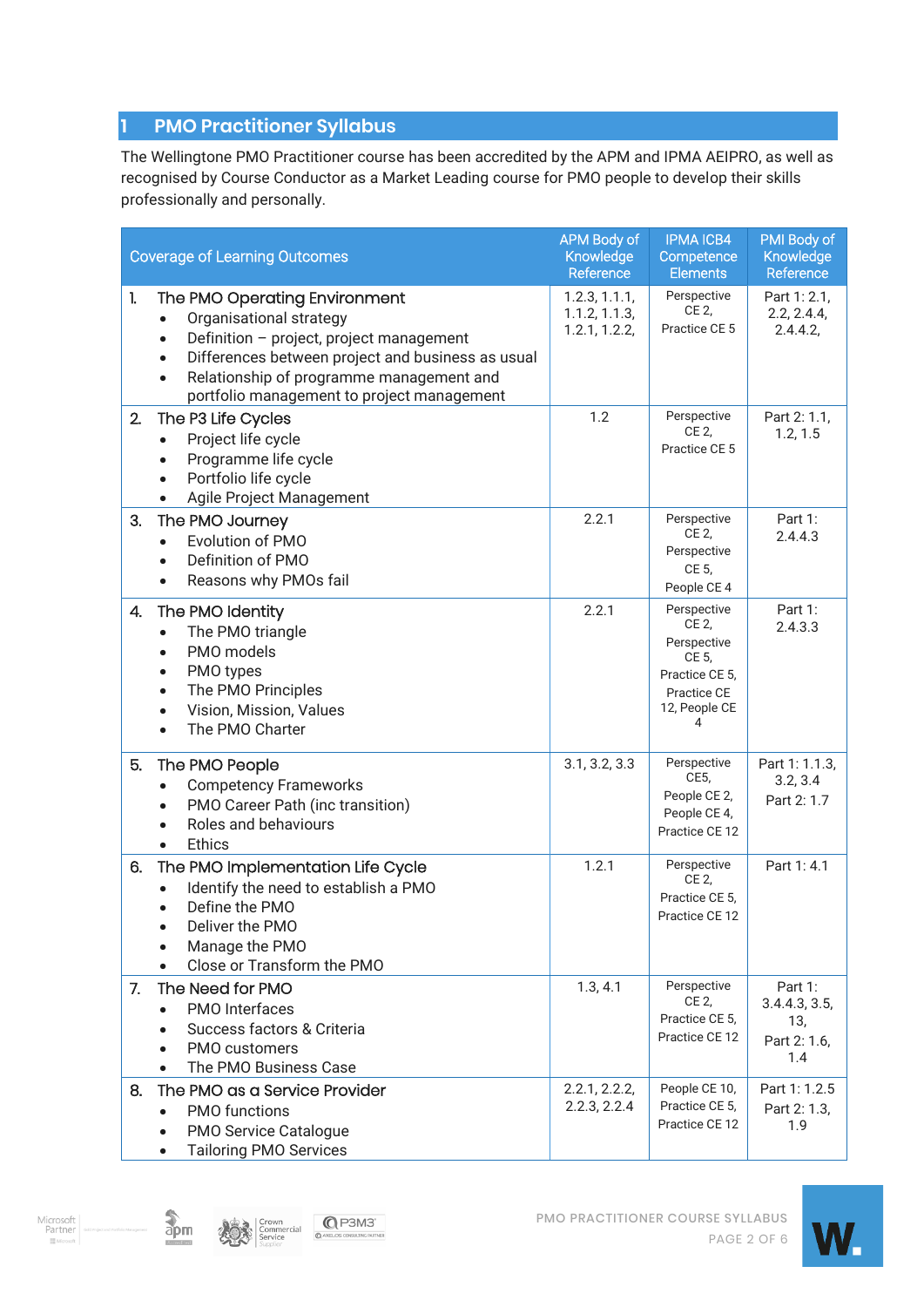| 9.<br>The PMO Value<br>Understand the perception of value<br>$\bullet$<br>Deliver the value<br>$\bullet$<br>Measure the value<br>Communicate the value                                    | 4.1.1, 4.1.2,<br>4.3.1, 4.3.5,<br>4.3.6 | People CE 10,<br>Practice CE 5.<br>Practice CE 12                 | Part 1: 10,<br>1.2.2 |
|-------------------------------------------------------------------------------------------------------------------------------------------------------------------------------------------|-----------------------------------------|-------------------------------------------------------------------|----------------------|
| 10. The PMO Maturity<br>PMO maturity<br>$\bullet$<br>PMO roadmap<br>$\bullet$<br>Organisational capability<br>$\bullet$                                                                   | 2.2.7                                   | Perspective<br>CE 2,<br>Perspective<br>CE 5.<br>Practice CE 5     | Part 2: 1.3          |
| The Embedding of PMO<br>11.<br>Dealing with resistance<br>$\bullet$<br>Sustaining the value<br><b>Transitioning to Agile</b><br>$\bullet$<br>Continuous Improvement for PMOs<br>$\bullet$ | 2.3                                     | People CE 4,<br>People CE 10,<br>Practice CE 5.<br>Practice CE 12 | Part 1: 4.7          |
| 12. The PMO & Organisational change<br>What is organisational change<br><b>Change Management</b><br>$\bullet$<br><b>Communities of Practice</b><br>$\bullet$                              | 2.3.2, 2.3.3                            | People CE 4,<br>People CE 10,<br>Practice CE 5,<br>Practice CE 12 | Part 2: 5.9          |
| Assessment                                                                                                                                                                                | 60 questions, 60 minutes                |                                                                   |                      |

#### $1.1$ Further reading

- > Why Should I Attend PMO Practitioner Course [Read More](https://wellingtone.co.uk/why-attend-pmo-practitioner-course/)
- > Research Paper: The Case for a PMO certification [Read More](https://wellingtone.co.uk/research-paper-case-for-pmo-certification/)
- > How to Start the Conversation [Read More](https://www.futurepmo.com/wellingtone-pmo-practitioner-start-the-conversation/)

# 1.2 Virtual Logistics

Wellingtone can offer the virtual in-house Assurance Practitioner course via **Microsoft Teams** of **Zoom**\*.

Prior to the course, delegates will be asked for their physical address and a training pack will be sent via courier to them wherever they are, along with guidance on how to utilise the virtual classroom.

\* Zoom is the preferred option for delivering virtual courses as it includes enhanced functionality

#### $1.3$ Upcoming Public Courses

Upcoming public courses are available on our websites:

[Wellingtone UK](https://wellingtone.co.uk/public-training-course-dates/) [Wellingtone España](https://wellingtone.es/fechas-de-cursos-de-formacion-publicos/)

# **2 Contact us**



**Wellingtone Limited** St Stephens House Arthur Road Windsor, SL4 1RU

**01753 621 200 [info@wellingtone.co.uk](mailto:info@wellingtone.co.uk) Windsor | Dublin | Madrid**









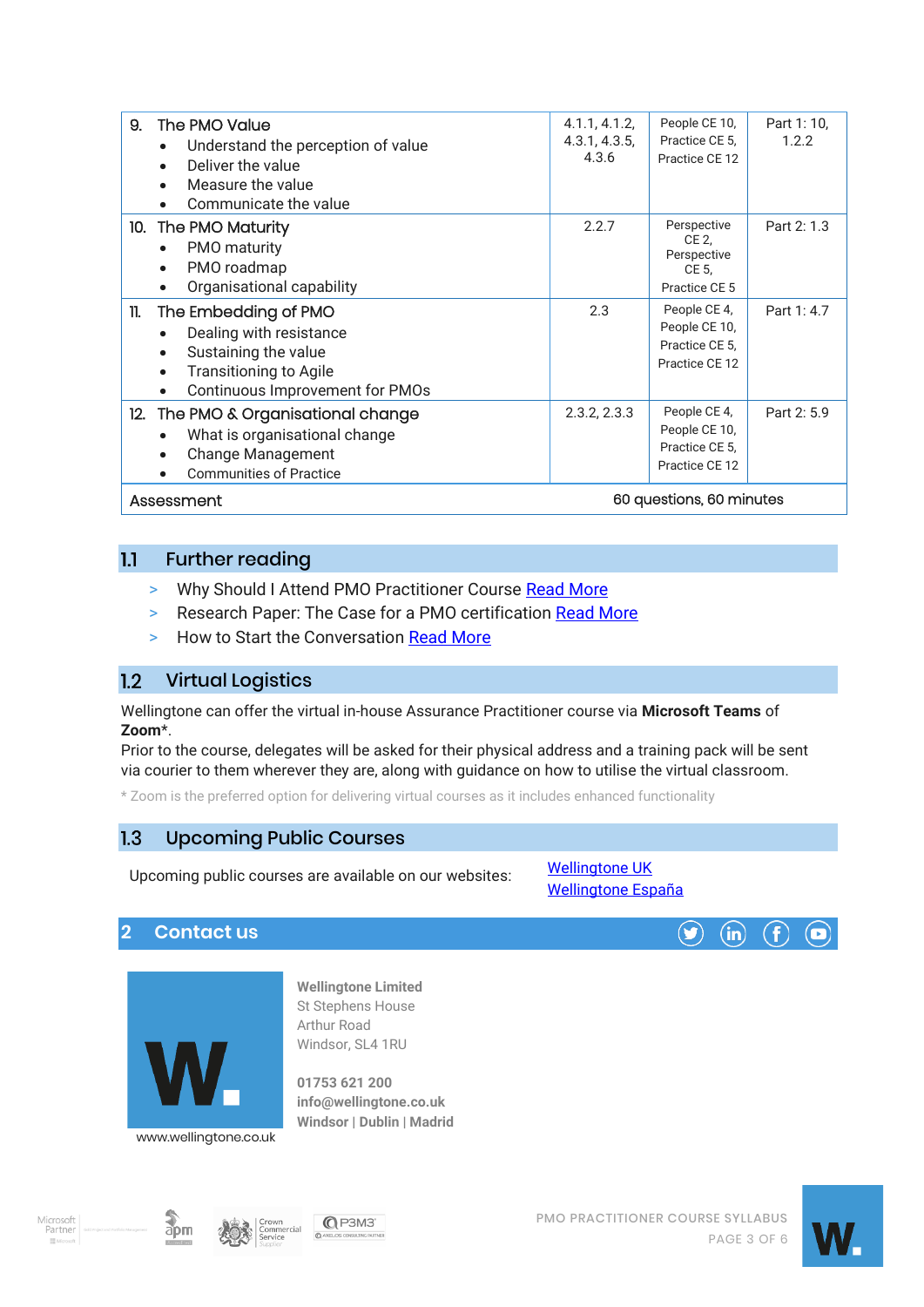# **3 About Wellingtone**

Wellingtone have been taking a diverse mix of organisations to the future of work management since 2001, clients include:

|                      | <b>RICOH</b>                        | <b>FUJITSU</b>      | <b>TATA</b>          | bsi.                  | serco                                                                                  | <b>AS</b><br>United Kingdom<br>Debt Management<br>Office | $rac{Q}{HSC}$<br><b>Health &amp; Safety</b><br>Commission | Leicentersbirg     | <b>NATS</b>           | O<br><b><i><u>Retail plant</u></i></b> | <b>Go-Ahead</b> |
|----------------------|-------------------------------------|---------------------|----------------------|-----------------------|----------------------------------------------------------------------------------------|----------------------------------------------------------|-----------------------------------------------------------|--------------------|-----------------------|----------------------------------------|-----------------|
| <b>Big</b> States of | West Midlands<br>Combined Authority | <b>Read</b> City of | <b>33 mm</b>         | <b>NHS</b>            | <b>BMI</b><br>Healthcare                                                               | Roche                                                    | <b>GW</b><br>phamnacouticals                              | <b>Dechra</b>      | gsk                   | vectura                                | <b>Eisai</b>    |
| <b>ACCA</b>          | City <sup>8</sup>                   | <b>QRICS</b>        |                      | <b>UWE</b><br>Bristol | $\bigcirc$ $\overline{\circ}$ $\overline{\circ}$ $\overline{\circ}$ $\overline{\circ}$ | <b>MANCHESTER</b>                                        | The<br>University of<br>Law                               | <b>First State</b> | U<br>Standard<br>Bank | Domestic                               | FCA             |
|                      | paragon JUPITER                     | Charter Court       | ALLIED EARLESTS      | W<br><b>HONDA</b>     | <b>SKG</b>                                                                             | <b>EN LIZEARLE</b>                                       | <b>Q</b> BOEING                                           | AVON               | Baker <sup>S</sup>    | dyson                                  | Panasonic       |
| ZODIAC Z             | $\sqrt{D}$                          |                     | STAPLES <b>Argos</b> | Sse                   | <b>VINCIP</b>                                                                          | <b>Save the Children</b>                                 | <b>ICR</b>                                                | <b>STEPHENSON</b>  | <b>DLA PIPER</b>      | <b>INCESCO</b>                         |                 |

#### $3.1$ Client Statements

"Wellingtone didn't just focus on the IT implementation – they added value to the strategic process and decision making, and they stayed in constant communication to ensure we were up and running as quickly and smoothly as possible.

Laura Parkinson, Senior Programme Manager - Cumbria NHS





"We found Wellingtone's approach refreshing. It felt more like a partnership than a supplier relationship, and they delivered on what they had promised. I would recommend them to anyone who's considering making the move to Project Online."

Sarah Olliffe, Senior PMO Analyst - ACCA

"I would recommend Wellingtone due to their approachability, flexibility and expert grounding in the world of project management. That's their focus. It's not just about software implementation for them."



Scott Young, PMO Manager - Leicestershire County Council

#### Case Studies  $3.2$

A number of relevant case studies are available on the [Wellingtone Website](https://www.wellingtone.co.uk/case-studies/)







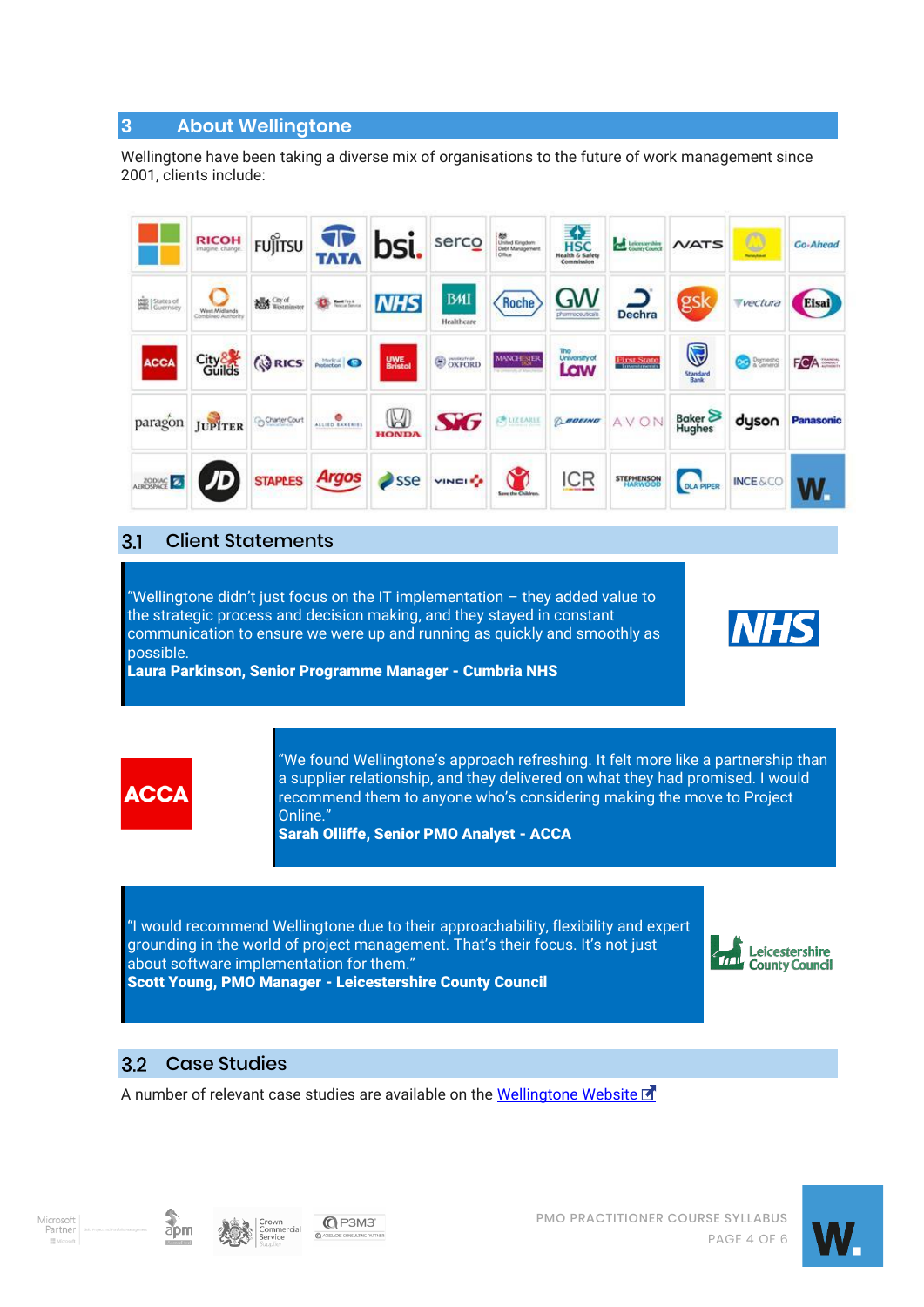#### $3.3$ Our Differentiators





## **Technology Services**

As a Microsoft Gold Partner with the PPM Specialisation we help organisations to work smarter Read more



### **Consultancy Services**

Our services focus on modernising PPM / PMO ways of working, methodology & governance [Read more](https://wellingtone.co.uk/consulting/) E



## **Training Services**

Ground-breaking public and customised in-house PPM / PMO and Microsoft technology related training courses [Read more](https://wellingtone.co.uk/training/) L



**Axelos Consulting Partner** An Accredited Axelos Consulting Partner able to deliver P3M3 Assessments. Read more



## **PMO Global Alliance** We are the UK partner for this global community. Our annual conference, FuturePMO is the home of the annual Global PMO of the Year Awards, involving +64 countries.



**G-Cloud Supplier** UK public sector organisations can use the Digital Marketplace to work directly with us. [Read more](https://www.digitalmarketplace.service.gov.uk/g-cloud/search?q=wellingtone&lot=cloud-support) L



**Market Leader in PMO Training** Wellingtone has been independently Accredited by Course Conductor as a Market Leader for PMO training. Read more

Microsoft<br>Partner